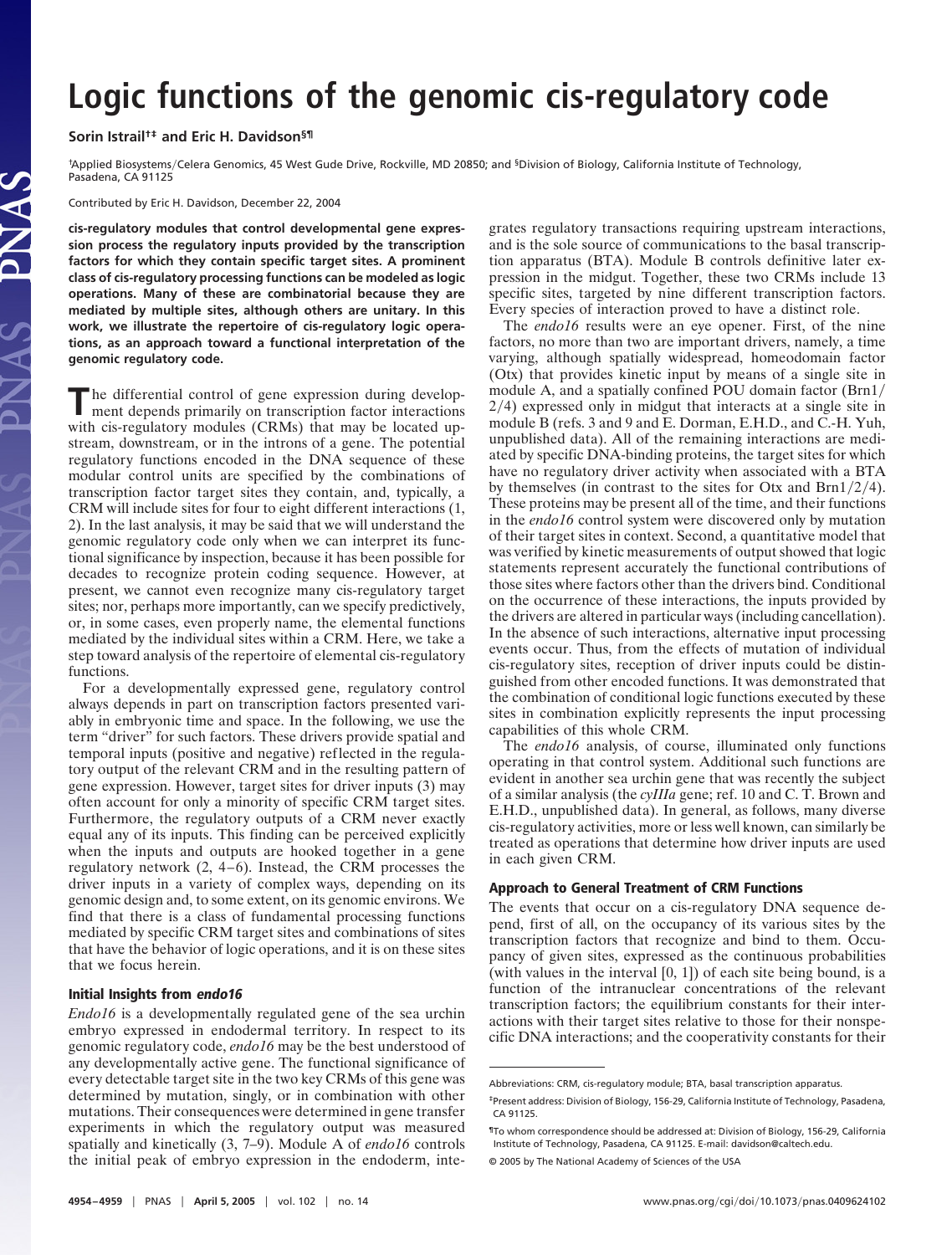interactions, when bound, with any adjacent proteins with which they exchange energy (refs. 11 and 12; for multiple site occupancies in animal CRMs according to these principles, see ref. 13).

Our object here is to relate regulatory CRM transactions to the regulatory DNA sequence code. Therefore, we have taken the approach of defining the functional significance of each target site in terms of its occupancy, to which is applied an operator function.

For driver sites, occupancies are themselves functions of space and time *Oc*(*s,t*), according to changing factor concentrations; when there are multiple sites for the same driver present in limiting amounts, then, assuming that they operate noncooperatively and will function independently, the individual occupancy values can be considered additively. In the following, for other kinds of sites than those that bind time-varying drivers,  $Oc(s,t)$  $= 1$  (the site is always fully occupied because the factor is there always, as are many off the DNA cofactors), except, of course, for the case where the site has been mutated, when  $Oc(s,t) = 0$ .

For convenience, we consider operator functions in four categories: (*i*), *D*, transcriptional activation operators: quantitative transcriptional activation functions mediated directly by driver target sites, considered to be directly proportional over much of its range to their  $Oc(s,t)$  values, (for limiting factor concentrations, as in Eq. **2**, see ref. 13); (*ii*), *F*, BTA control operators: operator functions mediated by sites that control interaction with the BTA, according to the intrinsic properties of the individual species of DNA-binding proteins (and their cofactors) that interact at these sites; (*iii*), *G*, combinatorial logic operators: operator functions that by definition depend on the participation of multiple CRM sites, i.e., on the combinatorial interaction of the proteins interacting at these sites (and their cofactors); and (*iv*), *E*, external control operators: permissive or nonpermissive operator functions mediated by sites outside a CRM.

#### **Examples of Combinatorial Logic Functions (G Operators)**

**AND Operators.** cis-regulatory analyses often reveal requirement for diverse sites to be occupied for significant expression to occur. In development, this device is used to ensure that a gene is activated only in a subdomain, spatial and/or temporal, where two generally noncoincident inputs overlap (reviewed in ref. 2). In the absence of either factor, there is no expression, even where the other factor is present at the normal level, and if either site is destroyed, there is no expression, even if the other remains intact. An experimental example is shown in Fig. 1*A* (14). In the input/output table (truth table) shown, the output is considered qualitatively as Activation (A), when both factors are present above threshold (*th*), or if they are not, the output is considered as insignificant activity, as illustrated in the experiment (Fig. 2*A*) (of course, the drivers performing the activation function could be present at different levels over threshold, so, in more detail,  $G = D(Oc_1(s,t), Oc_2(s,t))$  =  $Oc_1(s,t)$ <sup>\*</sup> $Oc_2(s,t)$ <sup>\*</sup> $Amax$ , where *Amax* is the activation impetus when both sites are fully occupied; in other words, for either of the required inputs, when either  $Oc(s,t) \leq th$ ,  $G = 0$ . AND operators occur frequently and there are diverse biochemical bases for their behavior, including required cooperative factor interactions, synergistic interactions with the BTA, and joint interactions with effector cofactors.

**Short-Range Repressor Binding Within a CRM.** Here, the CRM contains target sites for a transcriptional repressor (i.e., a DNA-binding factor that interacts with a cofactor that executes the repression), and these site(s) must be within, or loosely adjacent to, a CRM that also contains sites for an activating driver. As in the example in Fig. 1*B* (ref. 15; see truth table), the repressor is dominant, so that the activators function only in its absence, or else the output is nil. However, the effect of these short-range repressors is limited to the cancellation of the activation functions of that CRM with which they are associated.

**Signal-Mediated Toggle Switch.** As reviewed by Barolo and Posakony (16), many developmentally active intercellular signaling systems used in processes of fate specification operate in a janus fashion: when the signal ligand is presented and the DNAbinding transcription factor that mediates signal transduction is also present in the CRM, a coactivating driver is permitted to stimulate transcriptional expression; but if the ligand is absent, the same transducing factor acts as a dominant repressor. An example is shown in Fig. 1*C*: here, the signal is presented locally, and expression of the system outside of the confined region where the signal is received is prevented by the transducer in its role as repressor, whereas expression within the domain of signal reception is permitted (in this case, the transducer has little activating function of its own; cf. ref. 16). Thus, as in the example illustrated, if the transducer is absent from the CRM, or its site is destroyed, ectopic expression results.

**Essential DNA Looping.** Some CRMs (perhaps all that are located distantly from the BTA) contain sites for DNA-binding looping proteins. One class of such proteins multimerizes after being bound to distant sites (refs. 17–19; see the example in Fig. 1*D*), thus causing specific loop formation. This formation is evidently used to bring the CRM into proximity other CRMs (and thereby, to the BTA). Loop formation is Boolean in behavior: either the proteins and sites for these proteins are sufficiently present, and the loop forms, or else, it does not.

**Module Linker Function.** The *endo16* analysis revealed another function, linkage of the A and B CRMs of this gene, requiring three different DNA-binding proteins. Mutation of the sites for any one of these proteins results in functional detachment of module B, even though it remains physically associated with module A and the BTA. This result is revealed by return to the kinetic output of module A alone, because opposed to the distinct output of the linked combination (Fig. 1*E*). This function also behaves in a Boolean manner: the linkage is extant or it is broken.

## **Examples of CRM Logic Functions Controlling Direct Interactions with the BTA (<sup>F</sup> Operators)**

**CRM Silencers.** Some CRM target sites bind repressors that silence the BTA, so that their effect is not limited to the CRM that includes these sites, but rather, extend to any CRM using that BTA for transcriptional expression (e.g., see refs. 20 and 21). Silencers behave as unit dominant-negative regulators. Silencers do not require interactions with nearby target sites where activators bind, but (by means of dedicated cofactors) they directly affect the BTA. In our models, if a silencer is present in a CRM and is occupied, then  $F(Oc(s,t)) = R$ (repression), and by the rules below, the result is to set the output of the regulatory system to 0.

**Communicators.** The site-function analyses carried out on the *endo16* and *cyIIIa* genes (20, 21) have both revealed CRM target sites that are required in order for a function that is mediated by other sites elsewhere to have an effect at the level of BTA execution. In *endo16*, the spatial domain of the early phase of expression is confined to the future endoderm by repressors that bind at known target sites in upstream modules  $\approx$  1 kb away from module A, one of which is a cAMP-response element-binding protein factor. However, all of the repressor interactions are inutile, and ectopic expression occurs the same as if the repressor sites are absent, if a certain target site of module A is mutated (refs. 7 and 9 and C.-H. Yuh and E.H.D., unpublished data).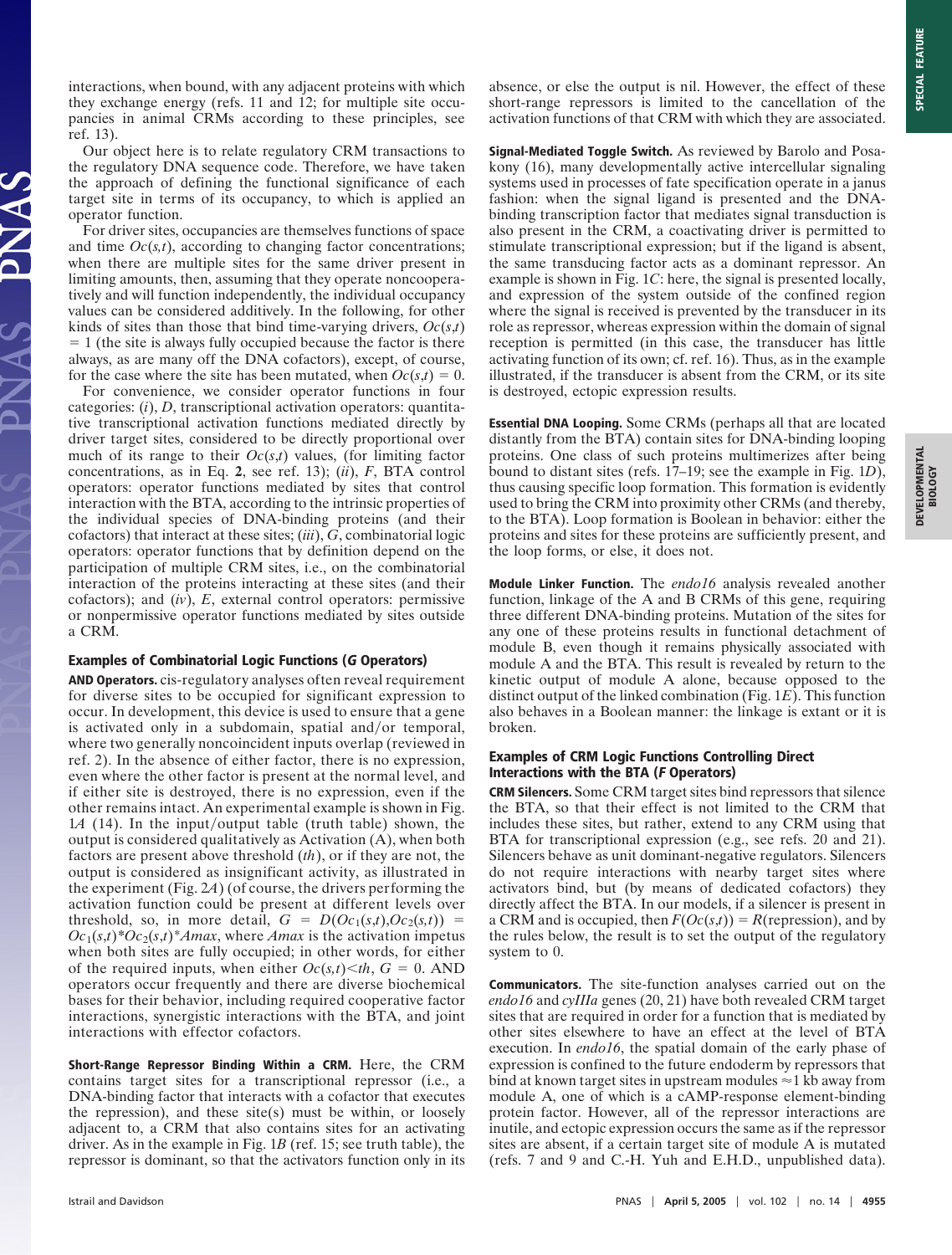

**Fig. 1.** Cis-regulatory logic functions. (*A*) Experimental example of AND logic operation. [Reproduced with permission from ref. 14 (Copyright 2004, Elsevier).] Bars display relative activity of expression constructs, including a cis-regulatory element of the sea urchin *otx* gene, driving a chloramphenicol acetyltransferase (CAT) reporter. The construct was injected into sea urchin eggs, and the level of CAT transcripts it produced was measured by using quantitative PCR. Results of removal of individual inputs by antisense (morpholino) treatment are shown for wild-type construct as indicated (colored bars), or, when individual respective target sites were mutated (black bars). As required, blocking the inputs and mutating the sites gives the same effect; all three inputs (Kr, Gata, and Otx) are needed, and if any is absent, no significant activity is obtained (14). The truth table shows values of the *G* operator function for a two input system [drivers 1 and 2 (Dr. 1 and Dr. 2)], where 0 and 1 indicate sub- and above-threshold inputs respectively, and A indicates an activating output (see text). (*B*) Experimental example of short-range repressor operation. Photographs display lacZ reporter staining in transgenic *Drosophila* embryos bearing rhomboid (*rho*) expression constructs. Relevant target sites are indicated below. Activators: Dorsal (red), bHLH (green), Twist (yellow), and Bicoid (black circles). Repressors: Snail (black boxes) and Krüppel (blue boxes). (*B1* and *B2*) Ventral views. Expression of *rho-lacZ* constructs with and without target sites (open boxes, mutated) for the Snail short-range repressor is shown. These sites are required to prevent expression in the prospective mesoderm. [Images in *B1* and *B2* are reprinted with permission from ref. 30 (Copyright 1994, Cold Spring Harbor Lab. Press).] (*B3*) Autonomy of short-range repression, demonstrated by fusion of *rho* and *evenskipped* stripe 2 (eve2) CRMs; the latter uses the Krüppel short-range repressor to establish posterior border of expression. The crossed expression pattern shows that each repressor functions independently, and that neither repressor interferes with the activation of the other CRM. [The image in *B3* is reprinted with permission from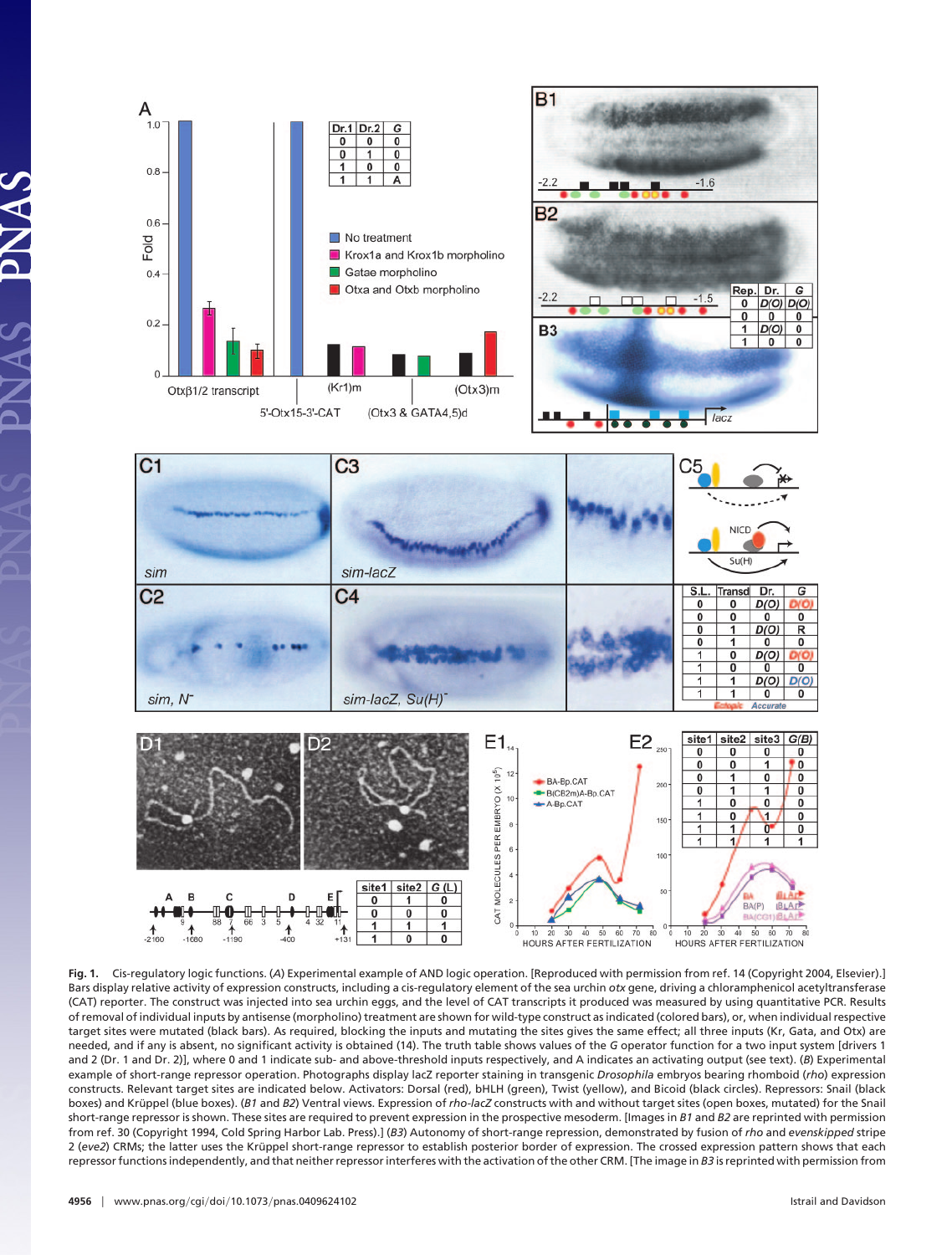

**Fig. 2.** Computation of conditional regulatory output (*I*) for an arbitrary model CRM. Function evaluation, in red, indicates the possible values the operators may assume, and computational values, in blue, are those values that arise from application of the indicated rules to these values. Blue statements below are summaries of points discussed in text, and their biological meaning is shown in parentheses in red.

Similarly, in CyIIIa, a site for a POU domain factor in the proximal module of that regulatory system, is required for the spatially controlled activating function of a more distal module to have any effect on expression (C. T. Brown and E.H.D., unpublished data). In neither case is the mechanism known. However, whether directly or indirectly, the proteins binding at these target sites cause regulatory inputs from outside the CRM (negative and positive, respectively) to have an effect, which means interacting with the BTA, i.e., transferring or communicating the inputs to the BTA. Interaction with the BTA may indeed be a general function of proximally located CRMs. In the examples cited, if the communicator sites are absent the regulatory values of the respective distal modules is 0, irrespective of whatever interactions occur there; that is, they behave in a Boolean manner.

**Amplifiers.** Another function discovered in the *endo16* analysis was linear amplification of a positive regulatory input from module B by sites in module A. In the quantitative kinetic study of Yuh *et al.* (3), the expression of a construct including modules A and B plus the BTA, is equal at all points in time to approximately four times the output of a construct including only module B plus the BTA. Directly or indirectly, this function of module A requires communication of the module B output and an effect on the level of BTA activity (but not *de novo* generation of a positive regulatory output in module A, because, although the function is located in module A, the output that is amplified comes from module B, as shown by many experiments). This amplification function is not exclusive with respect to other functions, and for example, part of the  $4\times$  amplification is mediated by means of the linker target sites of Fig. 1*E*, and part of the  $4\times$  amplification is mediated by sites for proteins that may be directly engaged in communication with the BTA (3, 9). In either case, this is another type of specific CRM function, and in our models, the amplification operation is expressed by multiplying a driver output by a constant  $>1$ ,  $F = \alpha$ . If an amplifier site is mutated so its occupancy is  $0, F = 1$ . If there is no driver input  $D(Oc(s,t)) = 0$ ,  $\alpha$  is set at 1 also.

**External Functions (<sup>E</sup> Operators).** Functions that are located outside the CRM, but that control its activity, cannot be enumerated here; for one thing, it remains unclear exactly how major classes

ref. 15 (Copyright 1996, Cold Spring Harbor Lab. Press).] The truth table shows that the operator function *G* has the activating regulatory value produced by the level of driver occupancy [*D*(*Oc*(*s*,*t*))], here for a one-driver element}, whereas if the repressor (Rep) is present, or the driver is absent, there is no output. (*C*) Transcriptional toggle switch, Notch (N) signal transduction system effects on the *single-minded* (*sim*) gene of *Drosophila* (data are from ref. 31). (*C1*) Wild-type endogenous expression of *sim* in prospective midline neuroblasts. (*C2*) Expression of *sim* in N mutant embryos; N signaling is required positively for normal expression.(*C3*) Expression of *sim-lacZ* construct in wild-type embryos; an enlargement is on the on right. (*C4*) A view of *C3*, in embryos lacking the transcription factor [Su(H)] that transduces the N signal. In the absence of Su(H), ectopic expression occurs. (*C5*) CRM diagrams: Dorsal and Twist, activators (blue and yellow, respectively), Su(H), a repressor (gray), except when bound by intracellular N fragment (red), as a result of N signaling. [Images in *C1*–*C5* are reprinted with permission from ref. 31 (Copyright 2000, Cold Spring Harbor Lab. Press).] The truth table shows that there are several possible values of the operator function *G*: expression, ectopic, or normal (according to the level of driver occupancy, here treating the two molecules portrayed as a single driver), or repression of output that would otherwise be produced according to D(O) (R, only in those cells where the values 0, 1, [D(O) obtain], or just no output (0). The values are combinatorially conditional, depending on whether the signal ligand (S.L.) is presented, and whether or not the transducer [here, as Su(H)], and the activating driver (e.g., here, Twist or Dorsal) are present. (*D*) Loop formation mediated by multiple CRM sites (17). (*D1*) Map of cis-regulatory system of the sea urchin *cyIIIa* gene, with specific sites for SpGCF1, a multimerizing, DNA-binding protein is highlighted; sites for other transcription factors are shown as as open boxes. (*D2* and *D3*) Electron micrographs of loops formed by purified SpGCF1 protein mixed with *cyIIIa* cis-regulatory DNA *in vitro*. (*D2*) A–C site loop. (*D3*) A–E site loop. [Images in *D1*–*D3* are reprinted with permission from ref. 17 (Copyright 1995, National Academy of Sciences).] The truth table illustrates the point that loop formation, an all-or-nothing operation, requires both sites occupied for any given loop to form. (*E*) Combinatorial functional linkage of two CRMs, data are from the sea urchin *endo16* gene (3, 9). Kinetics for output of CAT reporter enzyme when module A (proximal) and the adjacent module B are included in the construct, are shown in red over developmental time, in two experiments. (*E1*) Kinetics for module A alone (blue), are identical with kinetic output of whole BA construct bearing mutation of site for a CRM B-CRM A DNA-binding linker protein (CB2). [The image in *E1* is reprinted with permission from ref. 9 (Copyright 1998, AAAS, www.sciencemag.org).] (*E2*) Mutations of sites for two other linker proteins (P and CG1) in the otherwise complete BA construct yield kinetics that are also the same as for CRM A alone. [The image in *E2* is reprinted with permission from ref. 3 (Copyright 2001, Company of Biologists Limited).] The truth table shows that all three sites are required for normal kinetic input of module B [here, abbreviated as *G*(B)] to register, and only in this condition are the red curves generated.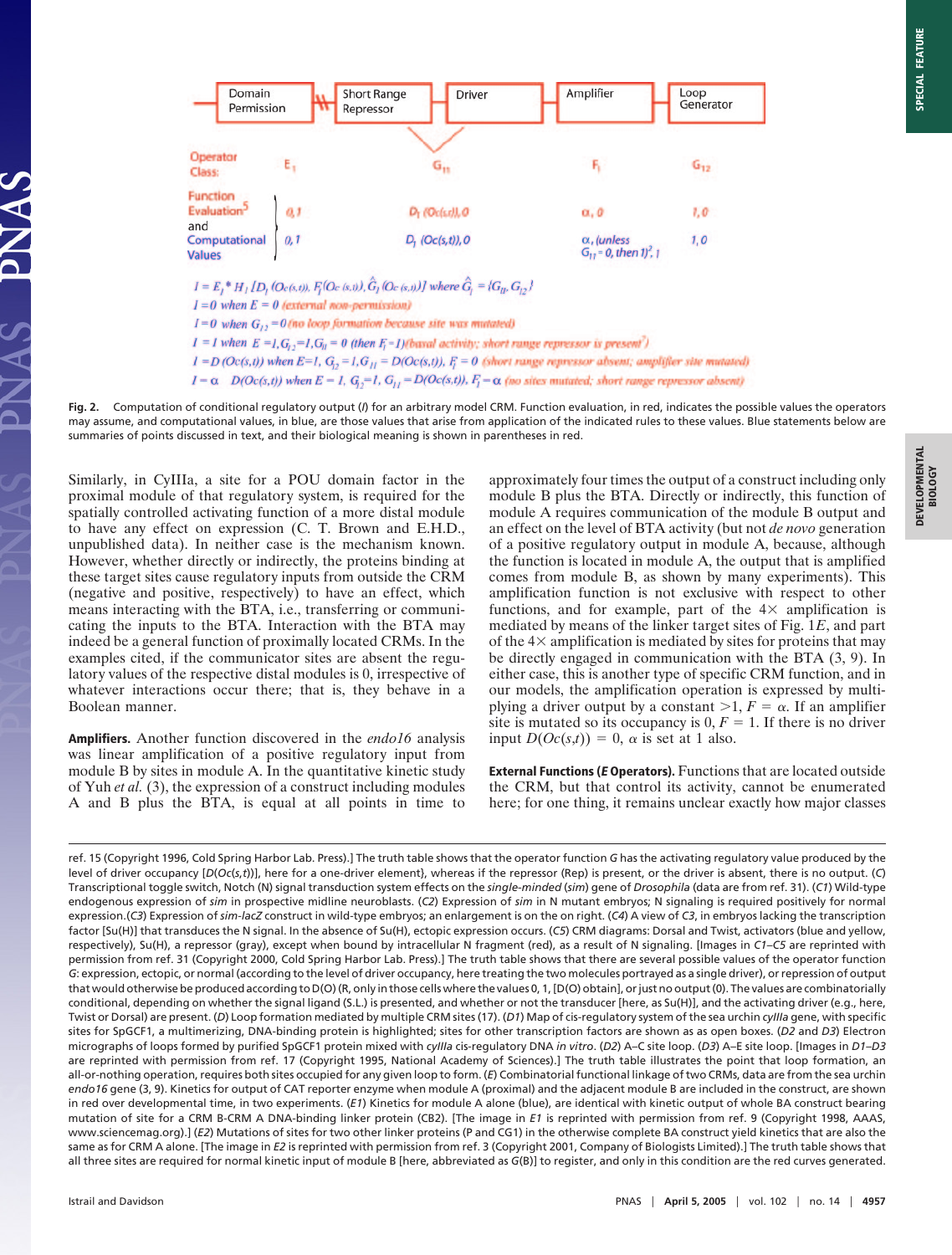of external mechanism work, although it is completely clear that they do work. These conclusion are what could be summed together as domain-choice operators. The phrase denotes (nonexclusively): alternative looping that brings into action a given CRM under given circumstances and other CRMs under other circumstances; insulators that prevent more proximal CRMs from interacting with a BTA while permitting more distal ones to so interact (e.g., refs. 22–24); insulators that, in certain developmental circumstances, transfer a given CRM to an inaccessible or sequestered chromatin domain (e.g., see refs. 25 and 26); and distant locus activators that, if bound by the factors for which they contain target sites permit more proximal CRMs to be active, probably by means of loop formation with them (27–29). From the standpoint of a given CRM, each of these functions is externally mediated, and each can be considered permissive in a Boolean sense. For these cases, either the CRM is allowed to operate  $(E = 1)$ , or it is not  $(E = 0)$ . In addition, there is a range of permissiveness because of chromatin states that are a function of the previous history of the cell, that can best be modeled by use of continuous *E* values between 0 and 1.

Another class of external operators probably exists as well, known as is external silencers, that are not located within CRMs. Their target sites occur in the DNA flanking the CRM proper, not within the conserved sequence patches or complex clusters of diverse target sites that can be used to identify CRMs, or in any case, they are located in much smaller, much less diverse site clusters. Like other silencers, external silencers function in a dominantly negative, Boolean manner.

## **Assembling the Output**

We may consider the integrated regulatory output of a CRM, *I*, as the combinatorial result of all of its site occupancies, and the operations applied to them. Here, we must take into account the two most important aspects of CRM performance: its conditionality and its regulatory code, which determines its capabilities according to the identity and arrangement of its DNA sites. The conditionality of CRM performance in our models follows from the site occupancy values that vary according to experimental and developmental case. To represent the in-built design specifics for any given CRM, we introduce the concept *H*, a higher-order operator of the *D*, *F*, and *G* operator functions pertaining to that CRM. In other words, the regulatory output for any given time, spatial domain, and for a specific CRM, *i*, can be considered to depend on a conditional, and on a hard-wired component: thus, where *E* represents the external permissiveness value (if one applies, 0 or 1, as above),  $I(s,t,i) = E_i^*H_i[D_i]$  $(Oc(s,t))$ ,  $\hat{F}_i(Oc(s,t))$ ,  $\hat{G}_i(Oc(s,t))$ ] where  $\hat{D}_i$  indicates all *D* functions in module *i*; and  $\hat{F}_i$  and  $\hat{G}_i$  represent the set of all F and all *G* functions for module *i*. In the absence of any information about *E* function, the default value of *E* is 1.

To compute a real  $I(s,t,i)$  value, we can consider the combinatorial function  $H_i$  as a product; i.e.,  $H(s,t,i) = H_i[\hat{D}_i]$  $(OC(s,t)), \hat{F}_i (OC(s,t)), \hat{G}_i (OC(s,t))] = \Pi \hat{D}_i (s,t)^* \Pi \hat{F}_i (s,t)^* \Pi \hat{G}_i$  $(Oc(s,t))$ , given some computational rules (example in Fig. 2), where  $\Pi \hat{D}_i$  is the product of all *D* functions in  $\hat{D}_i$  similarly for  $\Pi$   $\hat{F}_i$  and  $\Pi$   $\hat{G}_i$ .

#### **Rules**

- 1. Evaluate  $D(Oc(s,t)) = Oc(s,t)^* A max$  for activating drivers (see above); that is, express the regulatory output in terms of the maximum output of the fully occupied driver (13). If there are two or more such functions and they operate independently in CRM(*i*), then their outputs are added. For the special case of AND operations on two drivers, see above.
- 2. If, according to truth tables (Fig. 1*C*), the value of  $G(Oc(s,t))$ is a signal-mediated toggle switch, or  $F[Oc(s,t)]$  is a silencer, and either has the value *R* (i.e., repression is in effect), then

the computational value is 0, and  $I(s,t,i) = 0$ , because repression is dominant.

- 3. For any operator function  $F(0c(s,t))$  or  $G(0c(s,t))$  that may have a value expressed in terms of a driver function  $D(Oc(s,t))$ , when the value of that function is 0 in a truth table, then the computational value is set to 1, that is, this operator does not in that particular condition affect the product *Hi.* This grouping includes AND operators, short-range repressors, and amplifiers.
- 4. For any Boolean  $F(Oc(s,t))$  or  $G(Oc(s,t))$ , as defined above, the truth table values of 0 or 1 are applied directly as such to the computation. If the overall value of  $I(s,t,i)$  is 1, rather than some function of  $Amax$  ( $>1$ ), then the expression is at a basal level independent of circumstances that affect the CRM.

#### **Discussion**

Our main object has been to attempt a framework for interpretation of the cis-regulatory sequence code by linking target sites directly to a defined set of elemental functions, the integrated combination of which is the output of the modular control element. Six basic properties, or principles of CRM function, that we claim apply to all CRMs, are taken into account in this approach:

- 1. The functional repertoire of each CRM is a constant, sequence-based, feature of the species.
- 2. The specific design of any CRM can be expressed in terms of its elemental functions.
- 3. CRMs process continuously varying driver inputs.
- 4. Many CRM processing functions can be modeled as logic operations.
- 5. Occupancy is causal: CRM outputs are intrinsically conditional on site occupancies.
- 6. In all cases where there is qualitatively unique factor–site interaction, the consequences of site mutation and of absence of occupancy due to absence of the unique DNA-binding factor are equal ( $0_{\text{cis}} = 0_{\text{trans}}$ ).

We note that at the level described the example of *F* and *G* functions appear irreducible, in the sense that they cannot be described equivalently by simpler functions. That is, the unit of meaning is not the sequence of a given site, but the function it generates in its cis-regulatory context. This rule is explicit for *G* functions that are combinatorial. However, it is often true that a given site sequence present in different cis-regulatory modules proves to execute different functions, depending on cisregulatory design, i.e., exactly where the site is with respect to which other sites are nearby. It is the cis-regulatory design (our *H* class of operator functions) that is the hard-wired feature of the genomic control code.

The small set of *F* and *G* functions that we have included are anything but complete. Those functions we discuss serve as canonical examples, but there are many more to be similarly treated. For example, there are several different modes of behavior of transcriptional signal transduction systems (16) related to, but not identical to, the toggle switch in our model; and there are additional functions already evident in the *endo16* analysis besides those we have included here (for example, the conditional intermodule repressor; ref. 3). However, it is too early to attempt completeness, because the number of cisregulatory modules that have, so far, been examined experimentally at the level required to perceive other than prominent driver inputs is still so small. Yet, ultimately, the objective of reading the genomic code on inspection will require a more or less complete repertoire of such functions; this means that we will need to have for reference many more detailed cis-regulatory examinations in which the significance of each specific binding site has been determined.